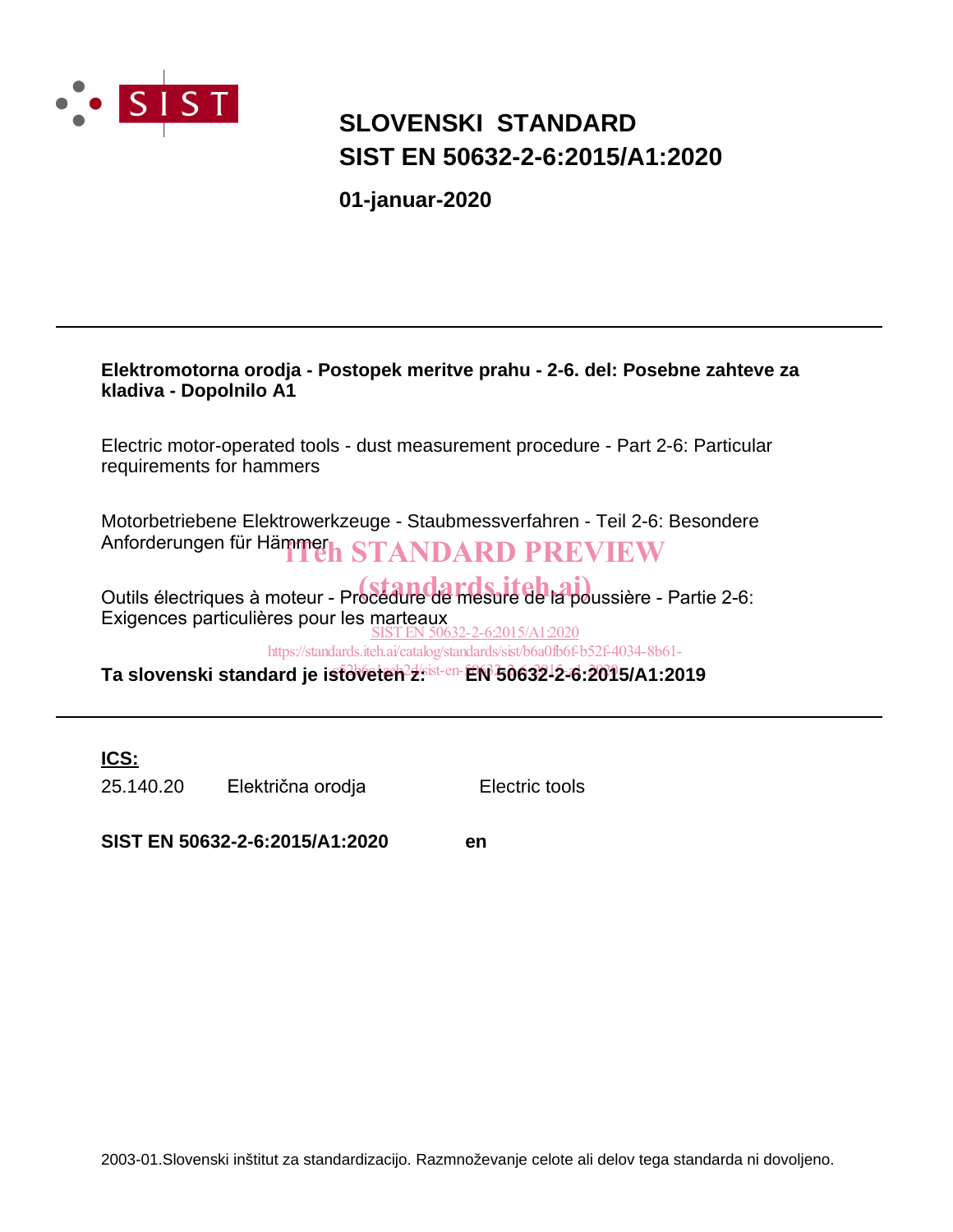# iTeh STANDARD PREVIEW (standards.iteh.ai)

SIST EN 50632-2-6:2015/A1:2020 https://standards.iteh.ai/catalog/standards/sist/b6a0fb6f-b52f-4034-8b61c52b6c1aeb2d/sist-en-50632-2-6-2015-a1-2020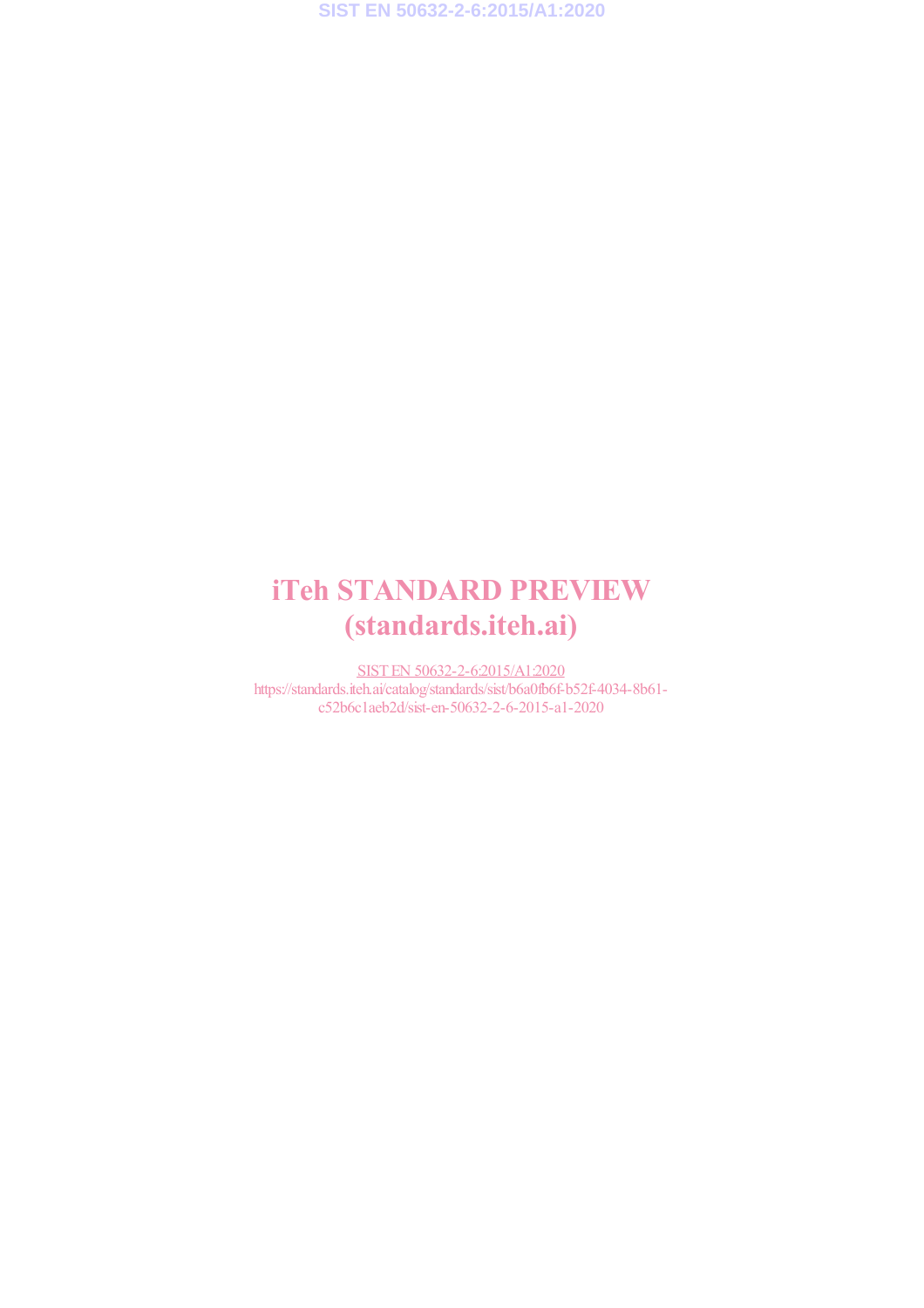# EUROPEAN STANDARD NORME EUROPÉENNE EUROPÄISCHE NORM

## **EN 50632-2-6:2015/A1**

November 2019

ICS 25.140.20

English Version

### Electric motor-operated tools - Dust measurement procedure - Part 2-6: Particular requirements for hammers

Outils électriques à moteur - Procédure de mesure de la poussière - Partie 2-6: Exigences particulières pour les marteaux

 Motorbetriebene Elektrowerkzeuge - Staubmessverfahren - Teil 2-6: Besondere Anforderungen für Hämmer

This amendment A1 modifies the European Standard EN 50632-2-6:2015; it was approved by CENELEC on 2019-10-21. CENELEC members are bound to comply with the CEN/CENELEC Internal Regulations which stipulate the conditions for giving this amendment the status of a national standard without any alteration.

Up-to-date lists and bibliographical references concerning such national standards may be obtained on application to the CEN-CENELEC Management Centre or to any CENELEC member.

This amendment exists in three official versions (English, French, German). A version in any other language made by translation under the responsibility of a CENELEC member into its own language and notified to the CEN-CENELEC Management Centre has the same status as responsibility of a CENELEC member into its own language and notified to the CEN-C<br>the official versions. **Example 19 STAN QAT OS, ITCN, AI** 

CENELEC members are the national electrotechnical committees of Austria, Belgium, Bulgaria, Croatia, Cyprus, the Czech Republic, Communication of the Czech Republic, Cyprus, the Czech Republic, Cyprus, the Czech Republic, Denmark, Estonia, Finland, France, Germany, Greece, Hungary, Iceland, Ireland, Italy, Latvia, Lithuania, Luxembourg, Malta, the Definian, Estonia, Finand, France, Germany, Greece, Hungary, Iceland, Ireland, Italy, Earlya, Emidama, Euxembourg, Maita, the<br>Netherlands, Norway, Poland, Portugal, Republic 6f North Macedonia, Romania, Serbia, Slovakia, S Turkey and the United Kingdom. c52b6c1aeb2d/sist-en-50632-2-6-2015-a1-2020



European Committee for Electrotechnical Standardization Comité Européen de Normalisation Electrotechnique Europäisches Komitee für Elektrotechnische Normung

**CEN-CENELEC Management Centre: Rue de la Science 23, B-1040 Brussels**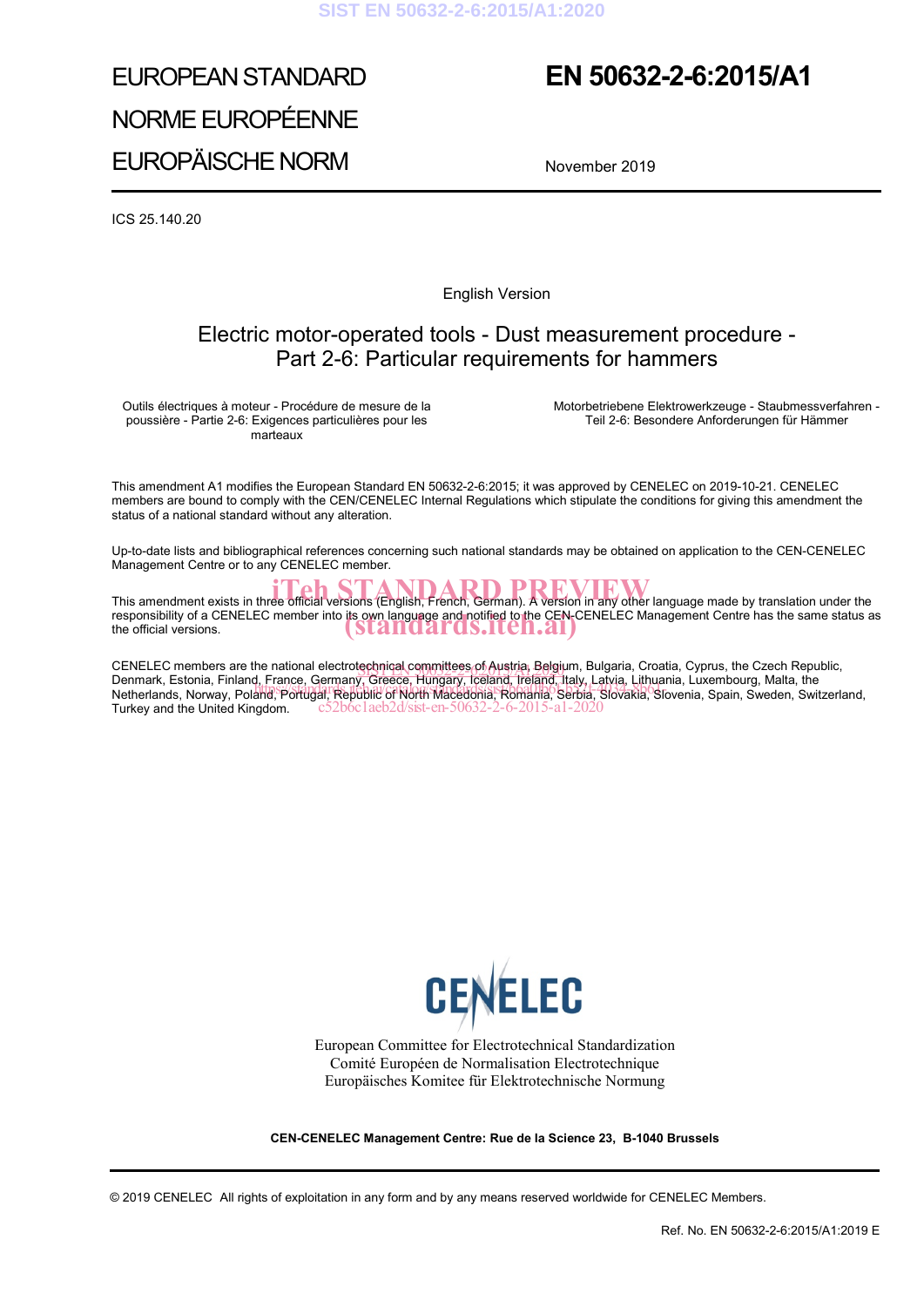| <b>Contents</b> | Page |
|-----------------|------|
|                 |      |

# iTeh STANDARD PREVIEW (standards.iteh.ai)

SIST EN 50632-2-6:2015/A1:2020 https://standards.iteh.ai/catalog/standards/sist/b6a0fb6f-b52f-4034-8b61 c52b6c1aeb2d/sist-en-50632-2-6-2015-a1-2020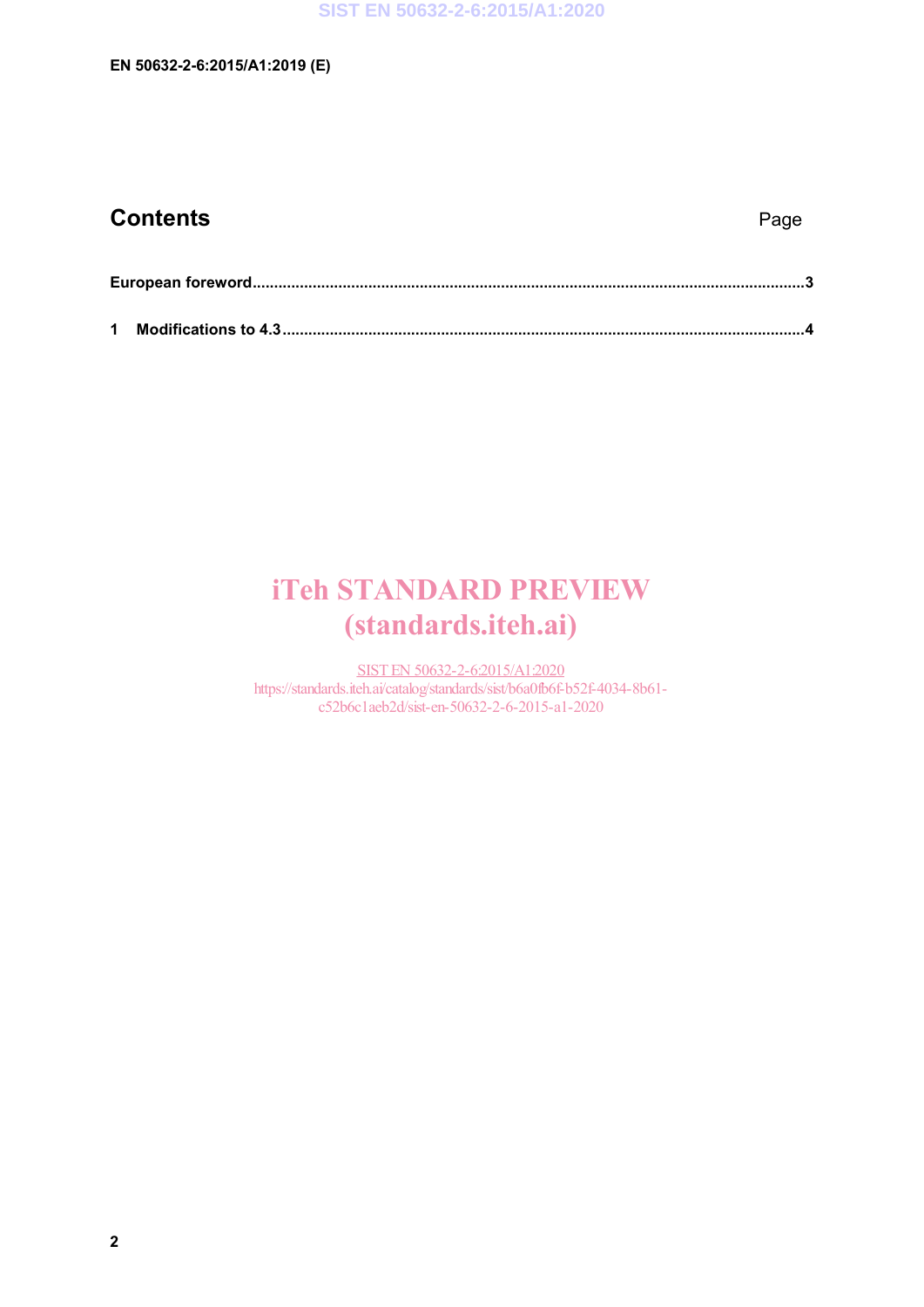### **European foreword**

This document (EN 50632-2-6:2015/A1:2019) has been prepared by CLC/TC 116 "Safety of motoroperated electric tools".

This amendment was developed to specify how the mass of the tool and the concrete formulation is determined.

The following dates are fixed:

| latest date by which the amendment has to be implemented<br>at national level by publication of an identical<br>national standard or by endorsement | (dop)  | 2020-10-21 |
|-----------------------------------------------------------------------------------------------------------------------------------------------------|--------|------------|
| latest date by which the national standards conflicting                                                                                             | (dimn) | 2021 10.21 |

• latest date by which the national standards conflicting with the amendment have to be withdrawn (dow) 2021-10-21

Attention is drawn to the possibility that some of the elements of this document may be the subject of patent rights. CENELEC shall not be held responsible for identifying any or all such patent rights.

## iTeh STANDARD PREVIEW (standards.iteh.ai)

SIST EN 50632-2-6:2015/A1:2020 https://standards.iteh.ai/catalog/standards/sist/b6a0fb6f-b52f-4034-8b61 c52b6c1aeb2d/sist-en-50632-2-6-2015-a1-2020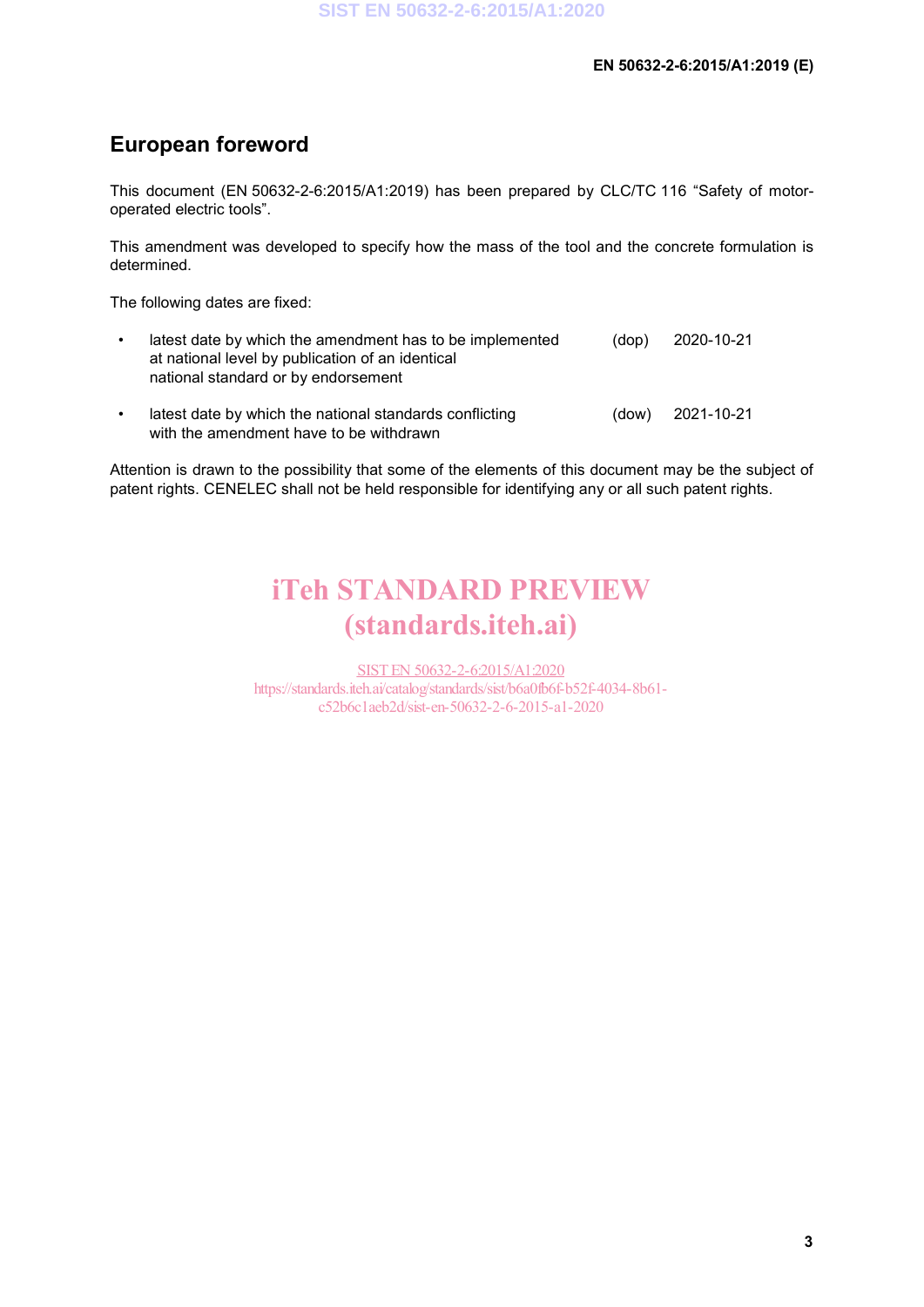### **1 Modifications to 4.3**

*Replace Table 101 with the following:*

| Table 101 – Operating conditions for rotary hammers |  |  |  |  |
|-----------------------------------------------------|--|--|--|--|
|-----------------------------------------------------|--|--|--|--|

| <b>Material</b><br>and set-up | Concrete block without a reinforcement having the formulation specified in Table 102<br>and having the minimum dimensions 500 mm $\times$ 500 mm and 200 mm in height.                                                                                                                                                                                                         |
|-------------------------------|--------------------------------------------------------------------------------------------------------------------------------------------------------------------------------------------------------------------------------------------------------------------------------------------------------------------------------------------------------------------------------|
|                               | After the 28 days as specified in Table 102, the concrete block shall be stored for<br>another three weeks under dry conditions.                                                                                                                                                                                                                                               |
|                               | For rotary hammers with a mass less than or equal to 5 kg, the concrete block is placed<br>on a A-support, see Figure 101, with 15° inclination, the lower workpiece support being<br>(1 000 ± 50) mm above the floor. To prevent damage to the A-support, additional<br>supporting material such as plywood or fibreboard may be used between the block and<br>the A-support. |
|                               | For <b>rotary hammers</b> with a mass above 5 kg, the concrete block is placed on the floor.<br>The block may be supported by pallets or the like.                                                                                                                                                                                                                             |
| <b>Orientation</b><br>and     | Drilling holes into the concrete block rectangular to its surface of the 500 mm × 500 mm<br>area. The holes shall have a depth in accordance with Table 103.                                                                                                                                                                                                                   |
| operation                     | The distance between the holes and the distance of the holes to the edge of the block<br>shall be large enough so that the dust collection device of the hammer does not cover<br>any adjacent holes or overhang the edge of the block.                                                                                                                                        |
| Tool<br>bit/settings          | New drill bit as specified by the manufacturer for drilling into concrete at the beginning<br>of each of the three tests.                                                                                                                                                                                                                                                      |
|                               | Speed setting devices, if any, shall be adjusted to the setting specified for the drill bit<br>size and for drilling into concrete.                                                                                                                                                                                                                                            |
| <b>Feed force</b>             | The feed force applied to the tool shall be sufficient to ensure stable operation with good<br>performance.<br>c52b6c1aeb2d/sist-en-50632-2-6-2015-a1-2020                                                                                                                                                                                                                     |
| <b>Test</b>                   | During each test cycle of 10 min, a number of holes as specified in Table 103 is<br>performed equally distributed over the test cycle.                                                                                                                                                                                                                                         |
|                               | If the above cannot be achieved within 10 min, the time is extended to allow the required<br>number of holes to be drilled.                                                                                                                                                                                                                                                    |

*Replace Table 102 with the following:*

### **Table 102 — Concrete specification**

| Minimum compressive strength<br>(after 28 days)                                                                                                                                                                            | Largest particle size of aggregate a |  |
|----------------------------------------------------------------------------------------------------------------------------------------------------------------------------------------------------------------------------|--------------------------------------|--|
| $40$ N/mm <sup>2</sup><br>32 mm to 40 mm                                                                                                                                                                                   |                                      |  |
| a<br>The aggregate fraction distribution shall be aligned to the largest particle size of the<br>aggregate. Very hard aggregates such as flint or granite and very soft aggregates such<br>as limestone shall not be used. |                                      |  |

NOTE A more detailed example of a concrete formulation that fulfils the requirements of Table 102 is shown in Table 105.